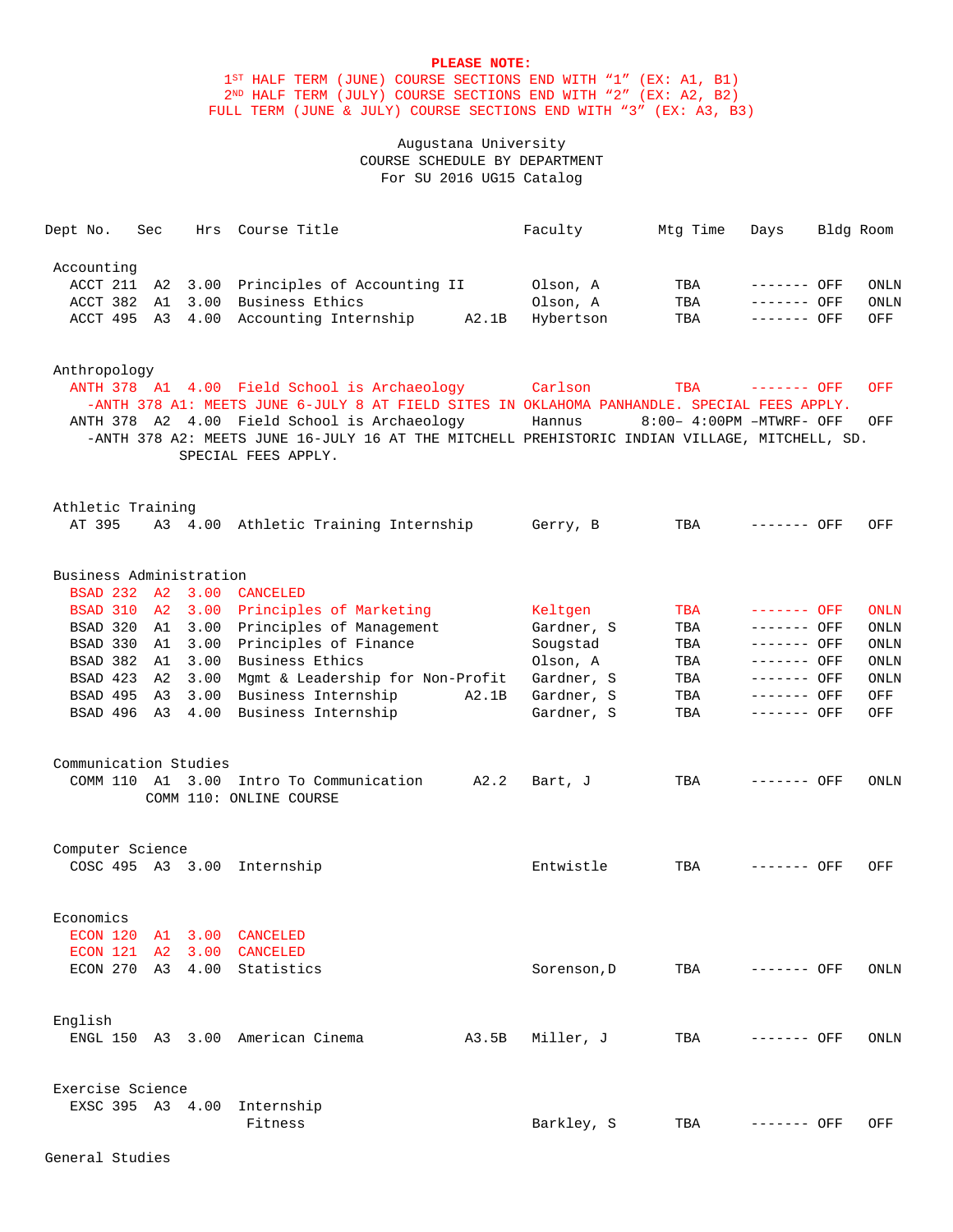1ST HALF TERM (JUNE) COURSE SECTIONS END WITH "1" (EX: A1, B1) 2ND HALF TERM (JULY) COURSE SECTIONS END WITH "2" (EX: A2, B2) FULL TERM (JUNE & JULY) COURSE SECTIONS END WITH "3" (EX: A3, B3)

# Augustana University COURSE SCHEDULE BY DEPARTMENT For SU 2016 UG15 Catalog

| Dept No.                | Sec                  |                      | Hrs Course Title                                                          |       | Faculty                             | Mtg Time                               | Days        | Bldg Room |             |
|-------------------------|----------------------|----------------------|---------------------------------------------------------------------------|-------|-------------------------------------|----------------------------------------|-------------|-----------|-------------|
|                         |                      |                      | GENL 105 A3 4.00 Off Campus Study Programs<br>AIFS Study Abroad in Berlin |       | Grinager,D                          | TBA                                    | ------- OFF |           | SEM         |
| Gerontology             |                      |                      |                                                                           |       |                                     |                                        |             |           |             |
| Government/Intl Affairs |                      |                      | GERO 289 A1 1.00 Medical Terminology                                      |       | Herrmann                            | TBA                                    | ------- OFF |           | ONLN        |
|                         |                      |                      | GOVT 200 A2 3.00 American Government A3.3                                 |       | Wanless, E                          | TBA                                    | ------- OFF |           | ONLN        |
| History                 |                      |                      |                                                                           |       |                                     |                                        |             |           |             |
|                         |                      |                      | HIST 110 A1 3.00 Western Civilization I A3.1A                             |       | Mullin, M                           | TBA                                    | ------- OFF |           | ONLN        |
|                         |                      |                      | HIST 111 A2 3.00 Western Civilization II                                  | A3.1B | Mullin, M                           | TBA                                    | ------- OFF |           | <b>ONLN</b> |
| Health                  |                      |                      |                                                                           |       |                                     |                                        |             |           |             |
|                         |                      |                      | HLTH 216 A1 2.00 Stress Management<br>HLTH 222 A3 3.00 CANCELED           |       | VanLaecken                          | TBA                                    | ------- OFF |           | ONLN        |
| Mathematics             |                      |                      |                                                                           |       |                                     |                                        |             |           |             |
|                         |                      | MATH 150 A1 CANCELED |                                                                           |       |                                     |                                        |             |           |             |
|                         |                      |                      | MATH 151 A1 4.00 Calculus I                                               | A2.3  | Erickson,L                          | 8:00-10:50AM -MTWRF- FSC               |             |           | 373         |
|                         |                      |                      | MATH 152 A2 4.00 Calculus II                                              | A2.3  | Erickson, L                         | 8:00-10:50AM -MTWRF- FSC               |             |           | 373         |
| Media Studies           |                      |                      |                                                                           |       |                                     |                                        |             |           |             |
|                         |                      | MDST 110 A2 CANCELED |                                                                           |       |                                     |                                        |             |           |             |
| Music                   |                      |                      | MUSI 110 A1 3.00 The Understanding of Music A3.5B Johnson, S              |       |                                     | TBA                                    | ------- OFF |           | ONLN        |
|                         |                      |                      |                                                                           |       |                                     |                                        |             |           |             |
| Native American Studies |                      |                      |                                                                           |       |                                     |                                        |             |           |             |
|                         |                      |                      | NAST 320 A1 3.00 Native American Social Sys A3.6                          |       | Swart, W                            | TBA                                    | ------- OFF |           | ONLN        |
| Nursing                 |                      |                      |                                                                           |       |                                     |                                        |             |           |             |
| NURS 230 A3             |                      |                      | 3.00 Pharmacotherapeutics                                                 |       | Evenson, C                          | TBA                                    | ------- OFF |           | ONLN        |
| NURS 420 A1             |                      |                      | 5.00 Behavioral Health Nursing                                            |       | Abbott, K                           | 8:00- 3:00PM -MT---- FSC               |             |           | 272         |
| NURS 420C A1            |                      |                      | 0.00 Behav Health Nursing Clinical                                        |       | Abbott, K<br>Christenso<br>Jonas, N | 7:00- 4:15PM ---WR-- OFF               |             |           | OFF         |
|                         |                      |                      | NURS 451 A2 3.00 Leadership in Prof Nursing                               |       | Herrmann                            | TBA                                    | ------- OFF |           | ONLN        |
| Physical Education      |                      |                      |                                                                           |       |                                     |                                        |             |           |             |
| PE 102                  | A1                   | 1.00                 | CANCELED                                                                  |       |                                     |                                        |             |           |             |
| PE 112                  | A1                   | 1.00                 | CANCELED                                                                  |       |                                     |                                        |             |           |             |
| PE 118                  | A2                   | 1.00                 | Tennis and Net Sports                                                     | A1.3  | Fiala, R                            | TBA                                    | ------- OFF |           | OFF         |
| PE 119<br>PE 395        | A2<br>B <sub>3</sub> | 1.00<br>4.00         | Walking and Hiking<br>Internship                                          | A1.3  |                                     | Scholten, K 11:30-12:30PM -MTWR-- ELMN |             |           | 105         |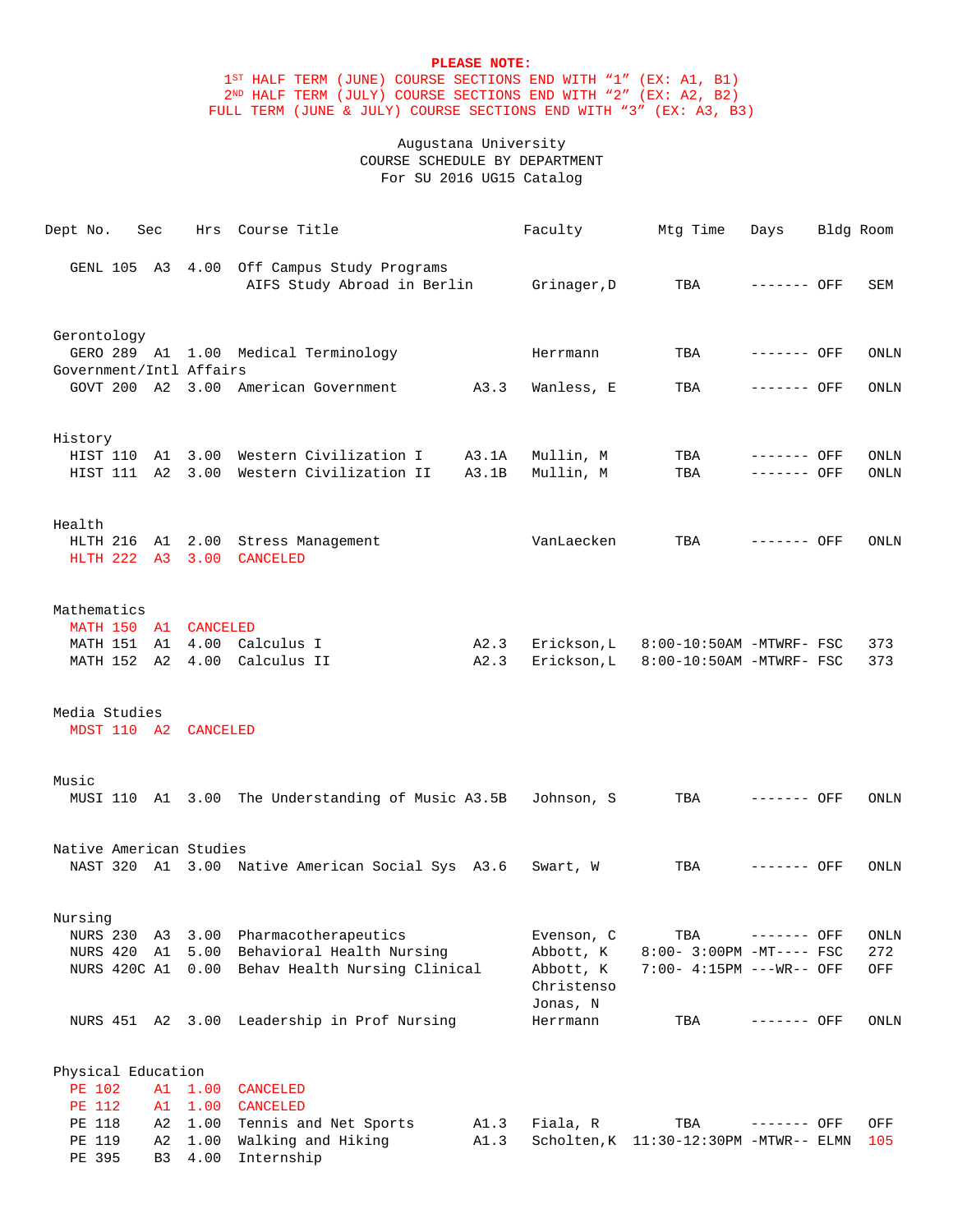1ST HALF TERM (JUNE) COURSE SECTIONS END WITH "1" (EX: A1, B1) 2ND HALF TERM (JULY) COURSE SECTIONS END WITH "2" (EX: A2, B2) FULL TERM (JUNE & JULY) COURSE SECTIONS END WITH "3" (EX: A3, B3)

# Augustana University COURSE SCHEDULE BY DEPARTMENT For SU 2016 UG15 Catalog

| Dept No.            | <b>Sec</b>     | Hrs  | Course Title                     |      | Faculty     | Mtg Time   | Days        | Bldg Room |             |
|---------------------|----------------|------|----------------------------------|------|-------------|------------|-------------|-----------|-------------|
|                     |                |      | Coaching                         |      | Stavenger   | TBA        | --------    | OFF       | OFF         |
|                     | D <sub>3</sub> | 4.00 | Sport Management Internship I    |      | Pierson, D  | TBA        | ------- OFF |           | OFF         |
| PE 495              | A3             | 4.00 | Internship                       |      |             |            |             |           |             |
|                     |                |      | Sport Management Internship II   |      | Pierson, D  | TBA        | ------- OFF |           | OFF         |
| Psychology          |                |      |                                  |      |             |            |             |           |             |
| PSYC 270            | A3             | 4.00 | Statistics                       |      | Sorenson, D | TBA        | --------    | OFF       | <b>ONLN</b> |
| <b>PSYC 391</b>     | A3             | 4.00 | Practicum                        |      | Trainor     | <b>TBA</b> | ------- OFF |           | <b>OFF</b>  |
| Religion            |                |      |                                  |      |             |            |             |           |             |
| RELI 110            | A1             | 3.00 | Exploring Christian Faith        | A4.1 | Bowman, R   | TBA        |             | OFF       | <b>ONLN</b> |
| RELI <sub>212</sub> | A2             | 3.00 | Lessons in Living:               | A4.2 | Bowman, R   | TBA        | ------- OFF |           | <b>ONLN</b> |
|                     |                |      | Biblical & Contemp Refl on Wisdo |      |             |            |             |           |             |
| RELI <sub>219</sub> | A1             | 3.00 | God, Suffering, & Evil           | A4.2 | Haar, M     | TBA        |             | OFF       | ONLN        |
| Sociology           |                |      |                                  |      |             |            |             |           |             |
| SOCI 320            | A1             | 3.00 | Native American Social Sys A3.6  |      | Swart, W    | TBA        |             | OFF       | ONLN        |

### **GRADUATE COURSES**

| Communication Studies |               |         |                                  |            |     |                 |             |
|-----------------------|---------------|---------|----------------------------------|------------|-----|-----------------|-------------|
| COMM 650              |               | A3 3.00 | Leadership and Decision-Making   | Bart, H    | TBA | OFF<br>-------- | <b>ONLN</b> |
|                       |               |         |                                  |            |     |                 |             |
|                       |               |         |                                  |            |     |                 |             |
| Education             |               |         |                                  |            |     |                 |             |
| EDUC 600              | $\mathbb{A}$  | 3.00    | Intro to Graduate Research       | Sommervold | TBA | ------- OFF     | ONLN        |
|                       | B             | 3.00    | Intro to Graduate Research       | Sommervold | TBA | ------- OFF     | ONLN        |
|                       | C             | 3.00    | Intro to Graduate Research       | Uhing, B   | TBA | ------- OFF     | ONLN        |
|                       | D             | 3.00    | Intro to Graduate Research       | Uhing, B   | TBA | ------- OFF     | <b>ONLN</b> |
|                       | Е             | 3.00    | Intro to Graduate Research       | Kinsinger  | TBA | ------- OFF     | ONLN        |
|                       | F             | 3.00    | Intro to Graduate Research       | Staff      | TBA | $------$ OFF    | ONLN        |
| EDUC 601              | A             | 3.00    | History/Philosophy of Education  | Uthe-Burow | TBA | $------$ OFF    | ONLN        |
|                       | B             | 3.00    | History/Philosophy of Education  | Hennard    | TBA | $------$ OFF    | ONLN        |
|                       | C             | 3.00    | History/Philosophy of Education  | Staff      | TBA | $------$ OFF    | ONLN        |
|                       | <sup>D</sup>  | 3.00    | History/Philosophy of Education  | Staff      | TBA | ------- OFF     | ONLN        |
| EDUC 607              | $\mathbb{A}$  | 3.00    | Foundations & Princ of Curriculm | Cook, K    | TBA | $------$ OFF    | ONLN        |
|                       | B             | 3.00    | Foundations & Princ of Curriculm | Cook, K    | TBA | ------- OFF     | ONLN        |
| EDUC 610              | A             | 3.00    | Issues in Education              | Durr, A    | TBA | $------$ OFF    | ONLN        |
|                       | <sub>R</sub>  | 3.00    | Issues in Education              | Durr, A    | TBA | $------$ OFF    | <b>ONLN</b> |
| EDUC 611              | $\mathbb{A}$  | 3.00    | Differentiation and Diversity    | Ashworth   | TBA | ------- OFF     | ONLN        |
|                       | B             | 3.00    | Differentiation and Diversity    | Ashworth   | TBA | ------- OFF     | ONLN        |
|                       | C             | 3.00    | Differentiation and Diversity    | OskarGroen | TBA | ------- OFF     | ONLN        |
|                       | D             | 3.00    | Differentiation and Diversity    | Manning    | TBA | ------- OFF     | <b>ONLN</b> |
|                       | E             | 3.00    | Differentiation and Diversity    | D'Souza    | TBA | ------- OFF     | ONLN        |
|                       | F             | 3.00    | Differentiation and Diversity    | D'Souza    | TBA | ------- OFF     | ONLN        |
| EDUC 615              | Α             | 3.00    | Technology in Education          | Durr, A    | TBA | ------- OFF     | ONLN        |
|                       | В             | 3.00    | Technology in Education          | Hanavan, P | TBA | $------$ OFF    | <b>ONLN</b> |
|                       | C             | 3.00    | Technology in Education          | Hanavan, P | TBA | ------- OFF     | ONLN        |
|                       | $\mathcal{D}$ | 3.00    | Technology in Education          | Staff      | TBA | ------- OFF     | ONLN        |
| EDUC 695              | $\mathbb{A}$  | 3.00    | Advanced Program Final Project   | Daily, L   | TBA | ------- OFF     | ONLN        |
|                       |               |         |                                  |            |     |                 |             |